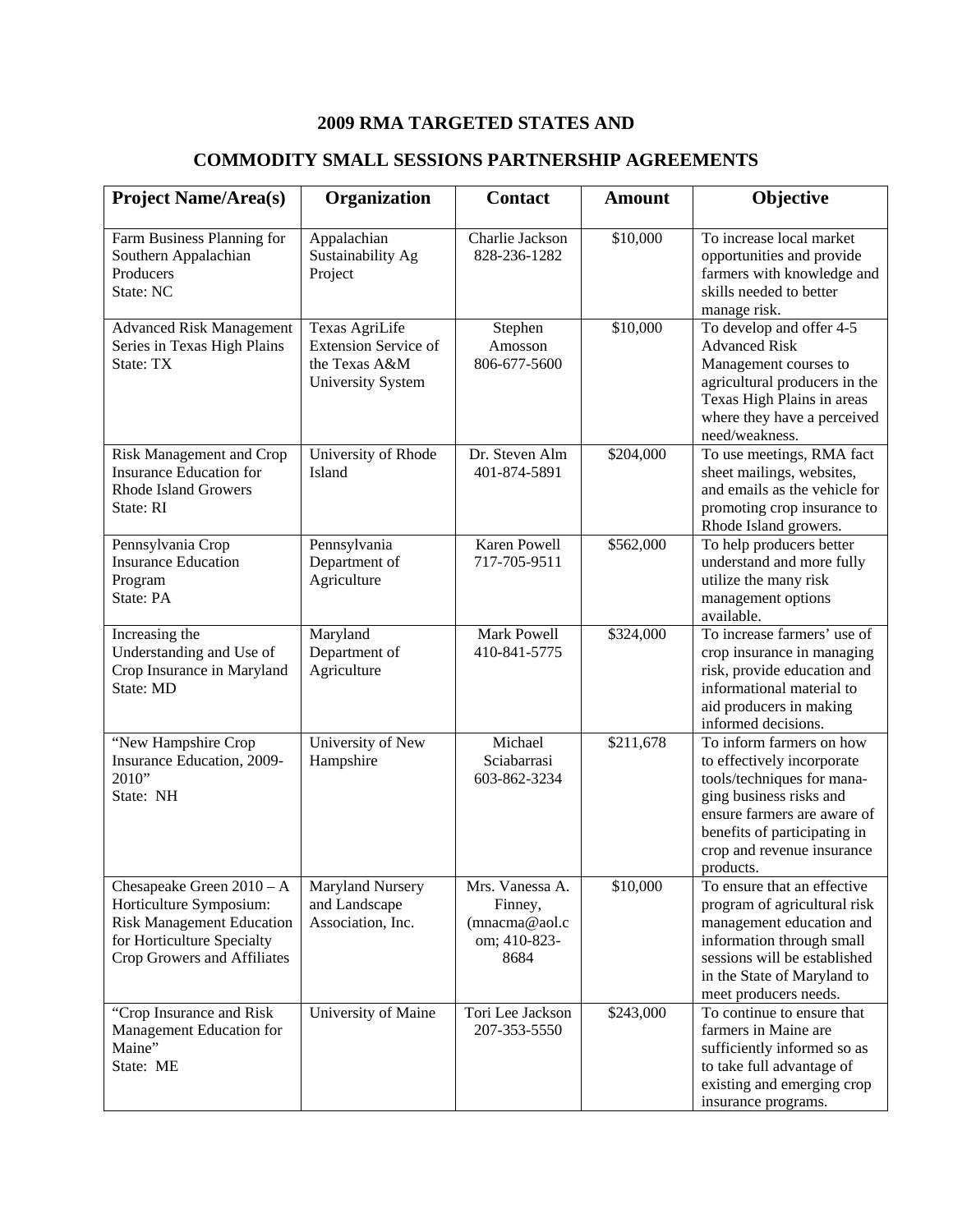| <b>Risk Management Training</b><br>for Swine Producers<br>State: IA                                            | Iowa State University                                          | David Stender<br>712-225-6196           | \$10,000  | To enable wide distribution<br>of trisk management in-<br>formation available through<br>the new teaching tool.                                                                                                                                                                        |
|----------------------------------------------------------------------------------------------------------------|----------------------------------------------------------------|-----------------------------------------|-----------|----------------------------------------------------------------------------------------------------------------------------------------------------------------------------------------------------------------------------------------------------------------------------------------|
| "Crop Insurance Education<br>for New Jersey Farmers,<br>2009-2010"<br>State: NJ                                | New Jersey<br>Department of<br>Agriculture                     | Robert Bruch<br>609-984-2503            | \$259,000 | To provide meaningful<br>training and information on<br>crop insurance through a<br>variety of educational<br>activities.                                                                                                                                                              |
| <b>Risk Management Training</b><br>for Oregon Beginning<br>Producers<br>State: OR                              | CAS Inc., dba<br><b>Custom Ag Solutions</b>                    | <b>Brett Crosby</b><br>307-548-9636     | \$9,999   | To provide risk<br>management training<br>opportunities for 1,000<br>Oregon beginning<br>producers expected t<br>participate in the 2010<br>Oregon Future Farmers of<br>America State Convention.                                                                                      |
| <b>Risk Management Training</b><br>for Washington livestock<br>producers.<br>State: WA                         | CAS Inc., dba<br><b>Custom Ag Solutions</b>                    | <b>Brett Crosby</b><br>307-548-9636     | \$9,999   | To provide risk<br>management training<br>opportunities for 250<br>Washington livestock<br>producers expected t<br>participate in the 2009<br>Washington Cattlemen's<br><b>Association Annual</b><br>Meeting.                                                                          |
| "Crop/Livestock Insurance<br><b>Education for Nevada</b><br>Agriculture"<br>State: NV                          | University of Nevada<br>- Reno                                 | Dr. Kynda Curtis<br>775-784-1682        | \$224,410 | To develop materials and<br>deliver educational pro-<br>gramming to Nevada live-<br>stock, forage, and specialty<br>crop producers including<br>features, benefits, and risk<br>protection provided by crop<br>and livestock insurance<br>products and other risk<br>management tools. |
| <b>Risk Management Education</b><br>for Socially Disadvantaged<br>Farmers in Southern<br>Arkansas<br>State: AR | Silas H. Hunt<br>Community<br>Development<br>Corporation, Inc. | Precious M.<br>Williams<br>870-774--446 | \$9,983   | To conduct education<br>programs that offers<br>strategies that demonstrate<br>ways to improve profit<br>margins of small and<br>limited resources farmers<br>residing in eleven counties<br>of Southwest Arkansas                                                                     |
| Crop Insurance Training for<br><b>Massachusetts Producers</b><br>State: MA                                     | CAS Inc., dba<br><b>Custom Ag Solutions</b>                    | <b>Brett Crosby</b><br>307-548-9636     | \$228,000 | Will work with 5 organiza-<br>tional partners to deliver<br>crop insurance training and<br>information to a diverse<br>group of MA producers.                                                                                                                                          |
| <b>Risk Management Training</b><br>for New Mexico Livestock<br>Producers<br>State: NM                          | CAS, Inc. dba<br><b>Custom Ag Solutions</b>                    | <b>Brett Crosby</b><br>307-548-9636     | \$9,999   | To provide risk manage-<br>ment training for 500 New<br>Mexico livestock producers<br>at the 2010 New Mexico<br>Cattle Growers' Association<br>Annual Meeting.                                                                                                                         |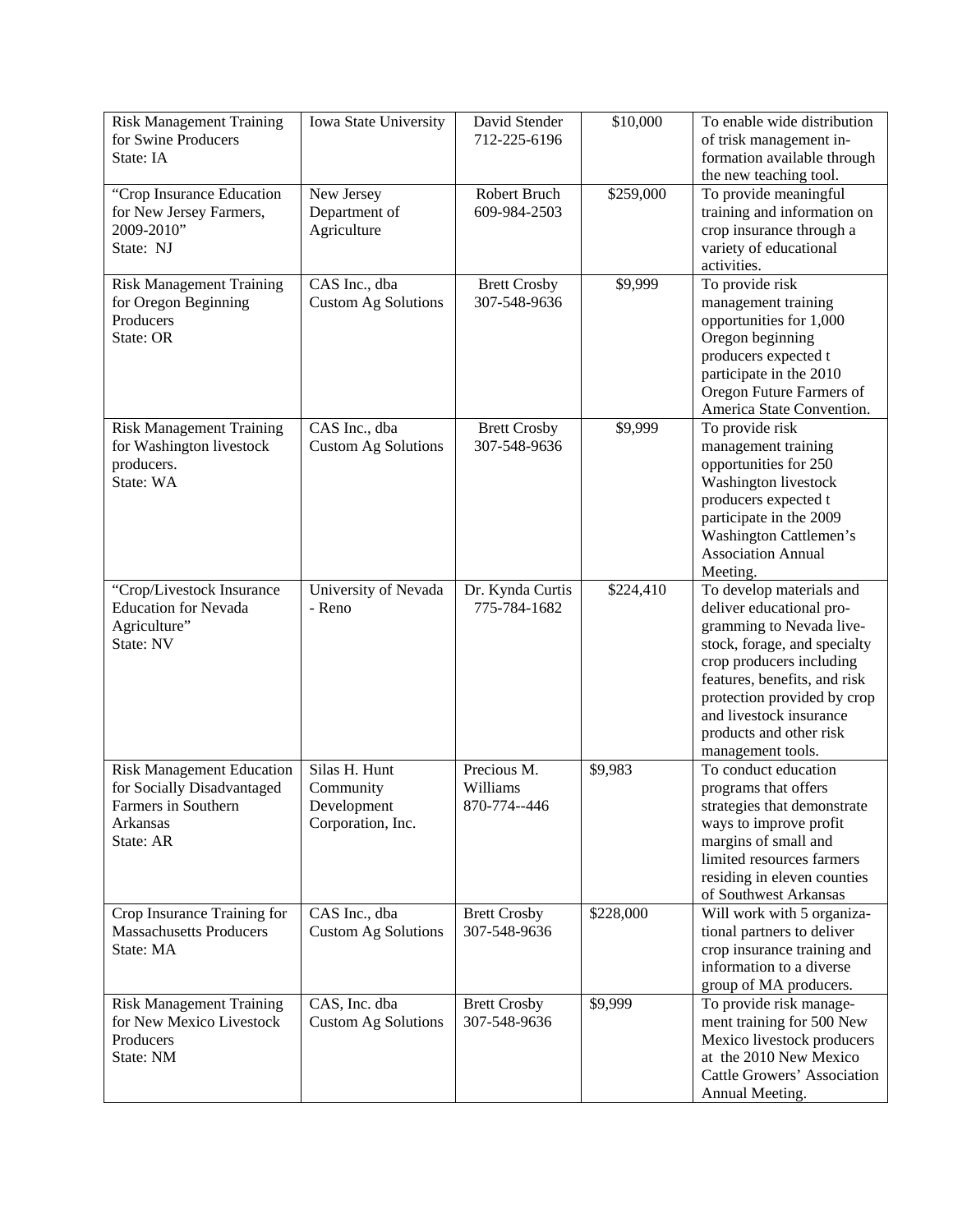| <b>Risk Management training</b>     | CAS, Inc. dba              | <b>Brett Crosby</b>    | \$9,999   | To provide risk                 |
|-------------------------------------|----------------------------|------------------------|-----------|---------------------------------|
| for Idaho Beginning                 | <b>Custom Ag Solutions</b> | 307-548-9636           |           | management training             |
| Producers                           |                            |                        |           | opportunities for 1,300         |
| State: ID                           |                            |                        |           | Idaho beginning producers       |
|                                     |                            |                        |           | expected to participate in in   |
|                                     |                            |                        |           | the 2010 Idaho Future           |
|                                     |                            |                        |           | Farmer of America State         |
|                                     |                            |                        |           | Convention.                     |
|                                     | CAS, Inc. dba              |                        | \$9,999   |                                 |
| "Risk Management Training           |                            | <b>Brett Crosby</b>    |           | To provide risk manage-         |
| for Minnesota Beginning             | <b>Custom Ag Solutions</b> | 307-548-9636           |           | ment training for at least      |
| Producers"                          |                            |                        |           | 200 Minnesota beginning         |
| State: MN                           |                            |                        |           | producers at the 2010           |
|                                     |                            |                        |           | <b>Minnesota Future Farmers</b> |
|                                     |                            |                        |           | of America State Conven-        |
|                                     |                            |                        |           | tion including instruction in   |
|                                     |                            |                        |           | risk management principles,     |
|                                     |                            |                        |           | crop insurance, and             |
|                                     |                            |                        |           | Livestock Risk Protection.      |
| Risk Management through             | Oregon State               | Melissa                | \$10,000  | To design and implement a       |
| <b>Whole Farm Systems</b>           | University                 | Matthewson             |           | curriculum based on whole       |
| Design                              |                            | 541-776-7371           |           | farm systems design and         |
| State: OR                           |                            |                        |           | integrate production and        |
|                                     |                            |                        |           | marketing practices into        |
|                                     |                            |                        |           | their small farms as a risk     |
|                                     |                            |                        |           | management tool.                |
| "Crop Insurance and Risk            | University of Hawaii       | Stuart T.              | \$233,000 | To increase awareness of        |
| <b>Management Education</b>         |                            | Nakamoto               |           | crop insurance in Hawaii,       |
| Program for Hawaii                  |                            | 808-956-8125           |           | and educate producers to        |
| Producers, 2009-2010"               |                            |                        |           | take full advantage of crop     |
| State: HI                           |                            |                        |           | insurance, focusing on crop-    |
|                                     |                            |                        |           | specific insurance tools        |
|                                     |                            |                        |           | available for nursery,          |
|                                     |                            |                        |           | banana, coffee, papaya,         |
|                                     |                            |                        |           | macademia nuts, and AGR-        |
|                                     |                            |                        |           | Lite.                           |
| New York State Crop                 | New York State             | Sarah Johnston         | \$479,000 | To create a sustainable         |
| <b>Insurance and Risk</b>           | Department of              | 518-457-4531           |           | program that can help           |
|                                     |                            |                        |           | improve the livelihood of       |
| <b>Management Education</b>         | Agriculture and            |                        |           |                                 |
| State: NY                           | Markets                    |                        |           | state farmers with 50 crop      |
|                                     |                            |                        |           | insurance workshops and at      |
|                                     |                            |                        |           | least 1,000 producers.          |
| Using Direct Marketing and          | <b>Rural Roots</b>         | <b>Colette DePhels</b> | \$9,817   | To provide education and        |
| Financial Planning to               |                            | 208-883-3462           |           | information to addressing       |
| Decrease Farm Financial             |                            |                        |           | the financial and legal risks   |
| Risk in Spokane Valley              |                            |                        |           | to farms and ranches arising    |
| State: ID                           |                            |                        |           | from limited understanding      |
|                                     |                            |                        |           | of market analysis, financial   |
|                                     |                            |                        |           | planning, and use of direct     |
|                                     |                            |                        |           | marketing strategies.           |
| <b>Essential Steps for Survival</b> | University of              | <b>Bob Parson</b>      | \$10,000  | This project will link with     |
| of the Farm Business:               | Vermont                    |                        |           | outside funded Farm             |
| Bringing in the Next                |                            |                        |           | <b>Business Transition</b>      |
| Generation                          |                            |                        |           | workshops to develop            |
| State: VT and New England           |                            |                        |           | educational videos through      |
|                                     |                            |                        |           | internet or by DVD.             |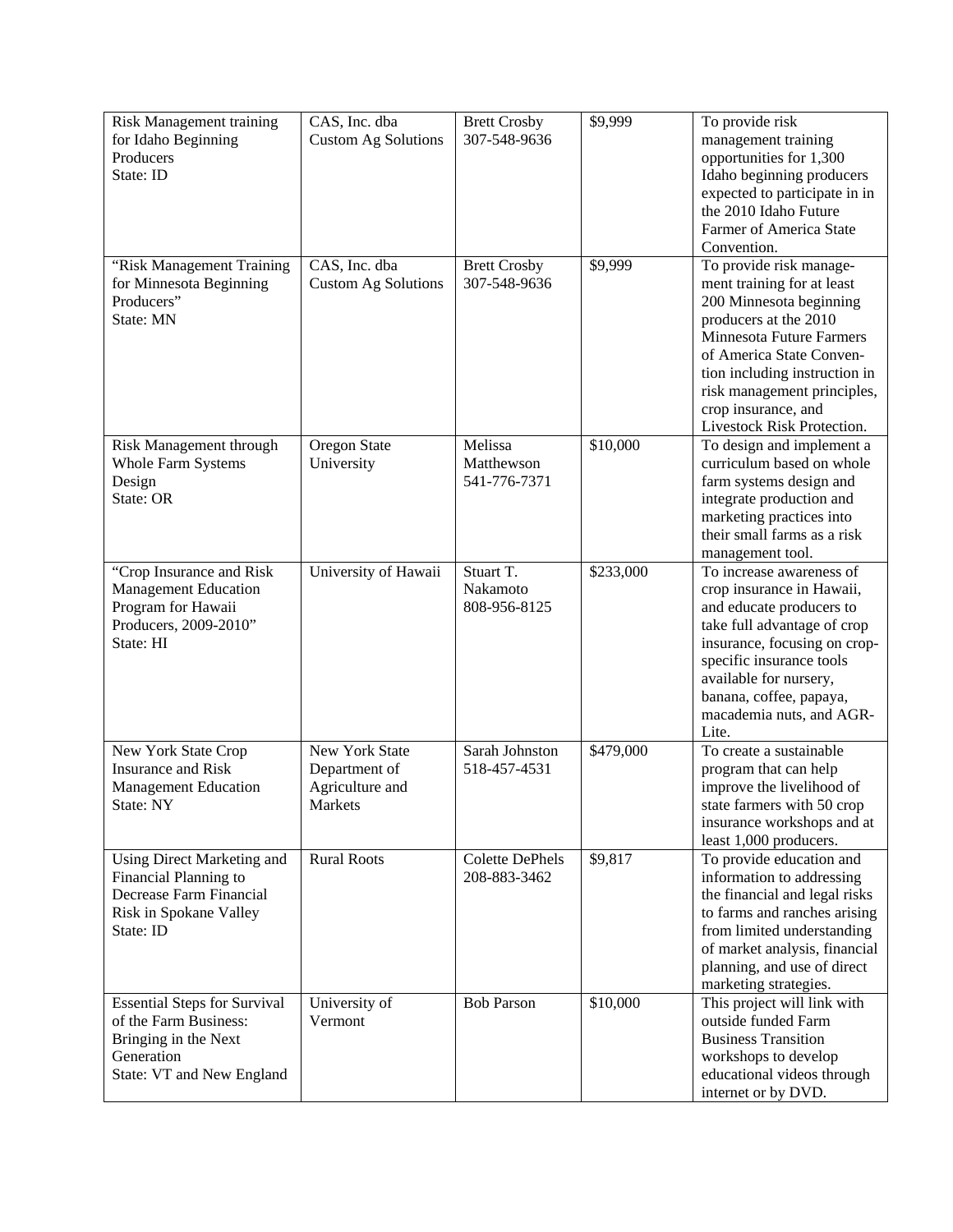| <b>Risk Management Planning</b><br>for Idaho's Organic<br>Producers<br>State: ID                  | Northwest Coalition<br>for Alternatives to<br>Pesticides | Dr. Jennifer<br>Miller 208-850-<br>6504 | \$9,988  | To ensure an effective<br>program of agricultural risk<br>management education and<br>information through small<br>sessions will be established<br>in the State of Idaho that<br>will meet the needs of its<br>producers. |
|---------------------------------------------------------------------------------------------------|----------------------------------------------------------|-----------------------------------------|----------|---------------------------------------------------------------------------------------------------------------------------------------------------------------------------------------------------------------------------|
| Motivating Participation in<br><b>Risk Reduction</b><br>Strategies/CA<br>State: CA                | Prune Bargaining<br>Association                          | Greg Thompson<br>530-674-5636           | \$10,000 | To reverse the common-<br>place by recording on video<br>the decisions producers<br>have made that did not<br>serve them well, to be able<br>to come up with choice<br>alternatives that should be<br>made instead.       |
| Reducing Risks with<br>Persuasion and Conflict<br>Resolution/CA<br>State: CA                      | Prune Bargaining<br>Association                          | Greg Thompson<br>530-674-5636           | \$10,000 | To assure that the best ideas<br>are generated and to reduce<br>the risk that poorly thought<br>out, unilateral decision-<br>making reduces the<br>competitive viability of<br>producers.                                 |
| <b>Risk Management Training</b><br>for Wisconsin Christmas<br><b>Tree Growers</b><br>State: WI    | CAS, Inc dba Custom<br>Ag Solutions                      | <b>Brett Crosby</b><br>307-548-9636     | \$9,999  | To provide RME<br>opportunities for 150<br>Wisconsin Christmas tree<br>growers.                                                                                                                                           |
| <b>Risk Management Training</b><br>for Minnesota Christmas<br><b>Tree Growers</b><br>State: MN    | CAS, Inc dba Custom<br>Ag Solutions                      | <b>Brett Crosby</b><br>307-548-9636     | \$9,999  | To provide RME for 125<br>Minnesota Christmas tree<br>growers.                                                                                                                                                            |
| Growing Farmers, Growing<br>Farms-Big River Farms<br>State: MN                                    | Minnesota Food<br>Association                            | Glen Hill<br>651-433-5050               | \$9,958  | To provide training and<br>information to small-scale<br>immigrant vegetable<br>farmers.                                                                                                                                  |
| Training Support for Honey,<br><b>Pasture Poultry</b><br>State: FL                                | North-South Institute                                    | <b>Samuel Scott</b><br>954-434-8220     | \$10,000 | To develop and deliver<br>training support for honey,<br>pasture poultry, and small<br>livestock producers geared<br>towards small & limited<br>resource farmers.                                                         |
| Production and Marketing<br><b>Risk Management Education</b><br>for Oregon Producers<br>State: OR | RightRisk, LLC                                           | Dennis Kaan<br>970-580-1826             | \$10,000 | To bring RME<br>programming to livestock<br>and small grains producers<br>in the Klamath Basin of<br>Southern Oregon.                                                                                                     |
| Get Farming! Keep Farming<br><b>Producers Series</b><br>State: MN                                 | Michigan Land Use<br>Institute                           | Jim Sluyter<br>231-941-6584             | \$10,000 | Target the risk management<br>needs of new and<br>underserved farmers                                                                                                                                                     |
| PRF Insurance Education<br>for Montana Livestock<br>Producers<br>State: MT                        | RightRisk, LLC                                           | <b>Jay Parsons</b><br>970-215-8043      | \$9,999  | To develop and deliver<br>innovative and effective risk<br>management education<br>programs to Montana<br>livestock producers.                                                                                            |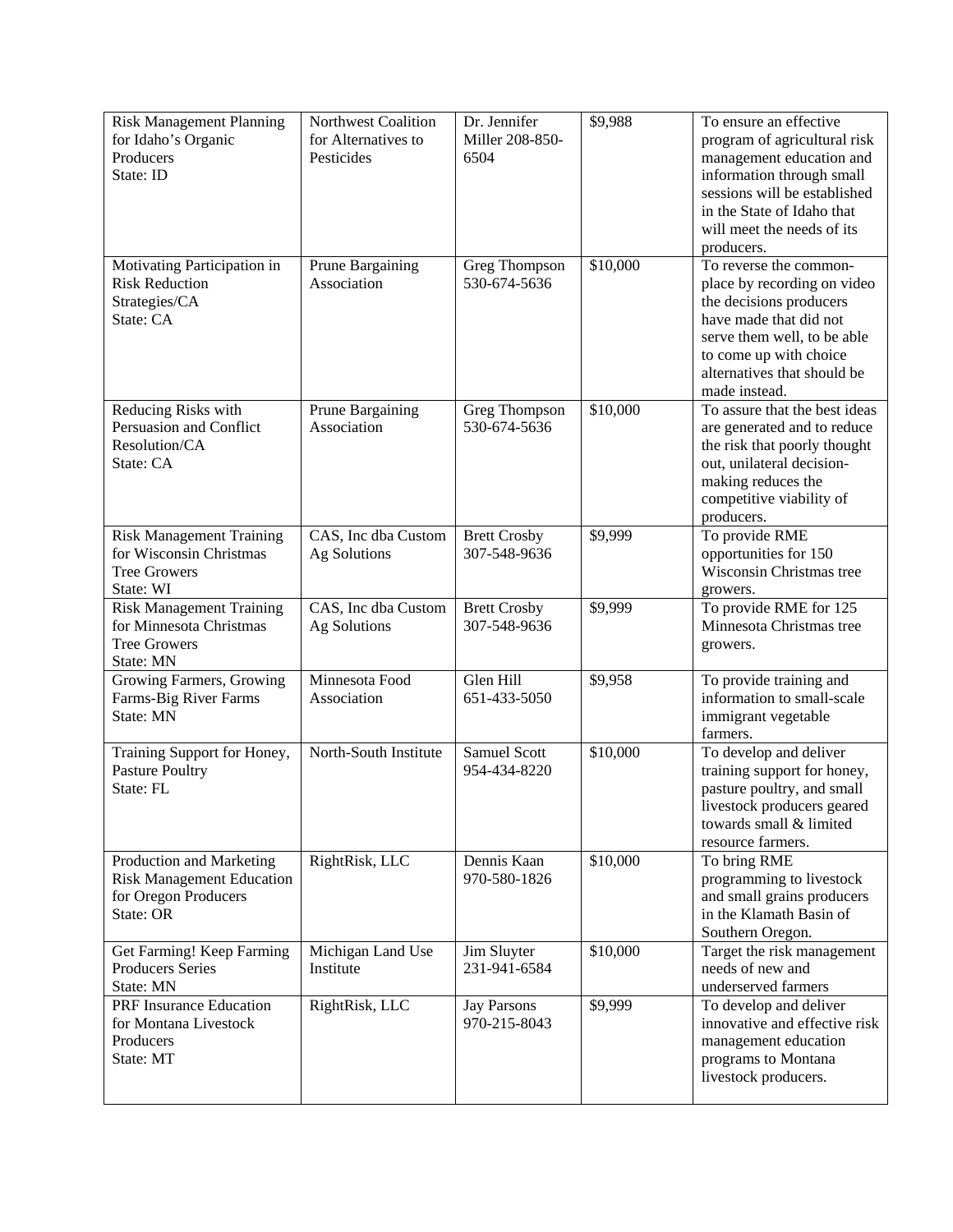| Making Improved Risk<br><b>Management Decisions</b><br>during Succession Transfers<br>State: ID              | RightRisk, LLC                                  | Jeffrey Tranel<br>719-251-0990          | \$10,000 | To develop and deliver<br>innovative and effective risk<br>management education<br>programs to Idaho<br>agricultural producers.                                                           |
|--------------------------------------------------------------------------------------------------------------|-------------------------------------------------|-----------------------------------------|----------|-------------------------------------------------------------------------------------------------------------------------------------------------------------------------------------------|
| <b>Using Livestock Gross</b><br>Margin Insurance in<br>Marketing Plan                                        | South Dakota State<br>University                | <b>Matthew Diersen</b><br>605-688-4864  | \$10,000 | Develop and deliver<br>educational materials<br>related to using the<br>insurance as part of a<br>comprehensive approach to<br>marketing.                                                 |
| Managing Water Insecurity<br><b>Risks</b><br>State: CA                                                       | <b>Ecological Farming</b><br>Association        | <b>Kristin Rosenow</b><br>831-763-2111  | \$10,000 | To implement a San<br>Joaquin Regional Water<br>Solution Forum for 200<br>specialty crop growers in<br>the San Joaquin Valley,<br>focused on water insecurity<br>risk management.         |
| Drought Mitigation in North<br><b>Coast Grape Production</b><br>State: CA                                    | Sonoma County<br>Local Dist 3<br>Winegrape Comm | Nicholas Frey<br>707-522-5861           | \$10,000 | To educate growers on<br>options available to mitigate<br>against the risks of water<br>loss, and subsequent crop<br>loss to frost, due to new<br>environmental conservation<br>mandates. |
| LRP and AGR-Lite<br><b>Education for Arizona</b><br>Livestock and Forage<br>Producers<br>State: AZ           | University of Arizona                           | <b>Russell Tronstad</b><br>520-621-2425 | \$10,000 | To provide basic RME on<br><b>Livestock Risk Protection</b><br>and AGR-Lite to<br>underserved and small-scale<br>producers in Arizona                                                     |
| Arizona Pistachio<br><b>Association Risk</b><br><b>Management Education</b><br>State: AZ                     | University of Arizona                           | <b>Russell Tronstad</b><br>520-621-2425 | \$10,000 | To assist the Arizona<br>Pistachio growers with a<br>solid understanding of<br>AGR-Lite and parallel<br>products that are likely<br>coming to these growers                               |
| <b>Risk Management Training</b><br>for Colorado Beginning<br>Producers<br>State: Colorado                    | CAS, Inc. dba<br>Custom Ag Solutions            | <b>Brett Crosby</b><br>307-548-9636     | \$9,999  | To provide RME opportu-<br>nities for 1.200 Colorado<br>beginning producers                                                                                                               |
| <b>Risk Management Training</b><br>for Louisiana Livestock<br>Producers<br>State: LA                         | CAS, Inc. dba<br><b>Custom Ag Solutions</b>     | <b>Brett Crosby</b><br>307-548-9636     | \$9,999  | To provide training<br>opportunities for 250<br>Louisiana livestock<br>producers                                                                                                          |
| <b>Risk Management Training</b><br>for North Carolina Live-<br>stock and Vegetable<br>Producers<br>State: NC | CAS, Inc. dba<br><b>Custom Ag Solutions</b>     | <b>Brett Crosby</b><br>307-548-9636     | \$9,999  | To provide RME opportu-<br>nities for at least 400 NC<br>livestock and vegetable<br>producers                                                                                             |
| <b>RME Education Workshop</b><br>and Webinar Training for<br>the CA Nursery Growers<br>State: CA             | University of Arizona                           | Trent L.<br>Teegerstorm<br>520-6216245  | \$10,000 | To provide risk<br>management education for<br>nursery and floriculture<br>producers in Southern CA                                                                                       |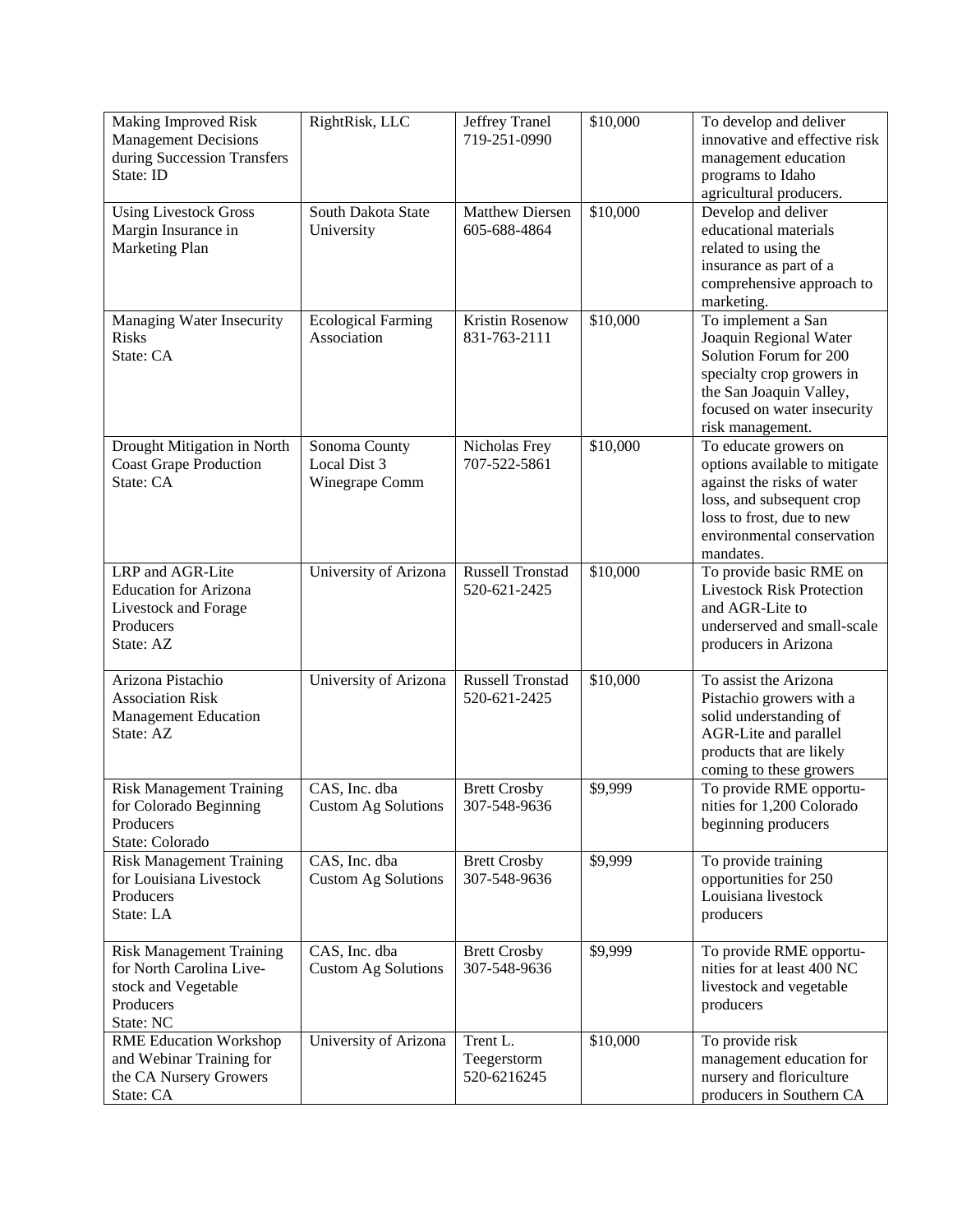| <b>RME Small Sessions for</b><br>Nursery Growers at the AZ<br><b>Annual Desert Horticulture</b><br>Conf and Webinar<br>State: AZ | University of Arizona                       | Trent L.<br>Teegerstorm<br>520-6216245 | \$10,000   | To provide RME for<br>Southwest nursery<br>producers in Arizona to<br>improve their decision<br>making related to managing<br>risks.                                                                                                      |
|----------------------------------------------------------------------------------------------------------------------------------|---------------------------------------------|----------------------------------------|------------|-------------------------------------------------------------------------------------------------------------------------------------------------------------------------------------------------------------------------------------------|
| <b>Master Marketer</b><br><b>Educational Event</b><br>State: TX                                                                  | Texas AgriLife<br><b>Extension Service</b>  | Stephen<br>Amosson<br>806-677-5600     | \$10,000   | To offer a Master Marketer<br>training in Amarillo, TX for<br>crop, cattle, and cotton<br>producers.                                                                                                                                      |
| PRF Insurance Education<br>for Colorado Livestock<br>Producers<br>State: CO                                                      | Colorado State<br>University                | <b>Jay Parsons</b><br>970-215-8043     | \$10,000   | This project will focus on<br>delivering 2-4 in-person<br>programs with our<br>commodity group partners                                                                                                                                   |
| <b>Risk Management</b><br>Mentoring for Farmers and<br>Ranchers/NE<br>State: NE                                                  | Legal Aid of<br>Nebraska                    | David Pantos<br>402-348-1069           | \$9,829    | To provide a one-on-one<br>mentoring program that will<br>help Nebraska producers of<br><b>Priority Commodities</b><br>expand their understanding<br>f risk management tools and<br>technological access to risk<br>management education. |
| <b>Risk Management Training</b><br>for Arizona Livestock<br>Producers<br>State: AZ                                               | CAS, Inc. dba<br><b>Custom Ag Solutions</b> | <b>Brett Crosby</b><br>307-548-9636    | \$9,999    | To provide RME<br>opportunities for 150<br>Arizona livestock<br>producers.                                                                                                                                                                |
| <b>Risk Management Training</b><br>for Michigan Christmas<br><b>Tree Growers</b><br>State: MI                                    | CAS, Inc. dba<br><b>Custom Ag Solutions</b> | <b>Brett Crosby</b><br>307-548-9636    | \$9,999    | To provide RME<br>opportunities for 125<br>Michigan Christmas tree<br>growers.                                                                                                                                                            |
| Developing the Risk<br>Resilience of Newer<br>Producers in Wyoming<br>through a Challenge Group<br>State: WY                     | University of<br>Wyoming                    | Cole Ehmke<br>307-766-3782             | \$10,000   | To develop the Risk<br>Resilience of Newer<br>farmers through a challenge<br>group                                                                                                                                                        |
| 2010 Arkansas Women In<br><b>Agriculture Conference</b><br>State: AR                                                             | Arkansas Women in<br>Agriculture            | Carrie Hirmer<br>870-653-6258          | \$9,998    | To provide risk<br>management education and<br>information to farm and<br>ranch women in Arkansas<br>and teach topics on estate<br>planning, management,<br>legal issues, marketing,<br>contracts, and more.                              |
| National Bison Association<br><b>Risk Management Training</b><br>Series<br>States: KS, MO, and CO                                | <b>National Bison</b><br>Association        | Dave Carter<br>303-292-2833            | \$9,700.50 | To educate bison producers<br>about pasture, rangeland<br>and forage insurance<br>products.                                                                                                                                               |
| Drought Mitigation<br><b>Education and Information</b><br>Opportunities<br>State: CA                                             | Prune Bargaining<br>Association             | Greg Thompson<br>530-713-9909          | \$10,000   | To put information along<br>with up to date market<br>conditions and strategies<br>into the hands of producers<br>in a user-friendly format<br>geared to local needs.                                                                     |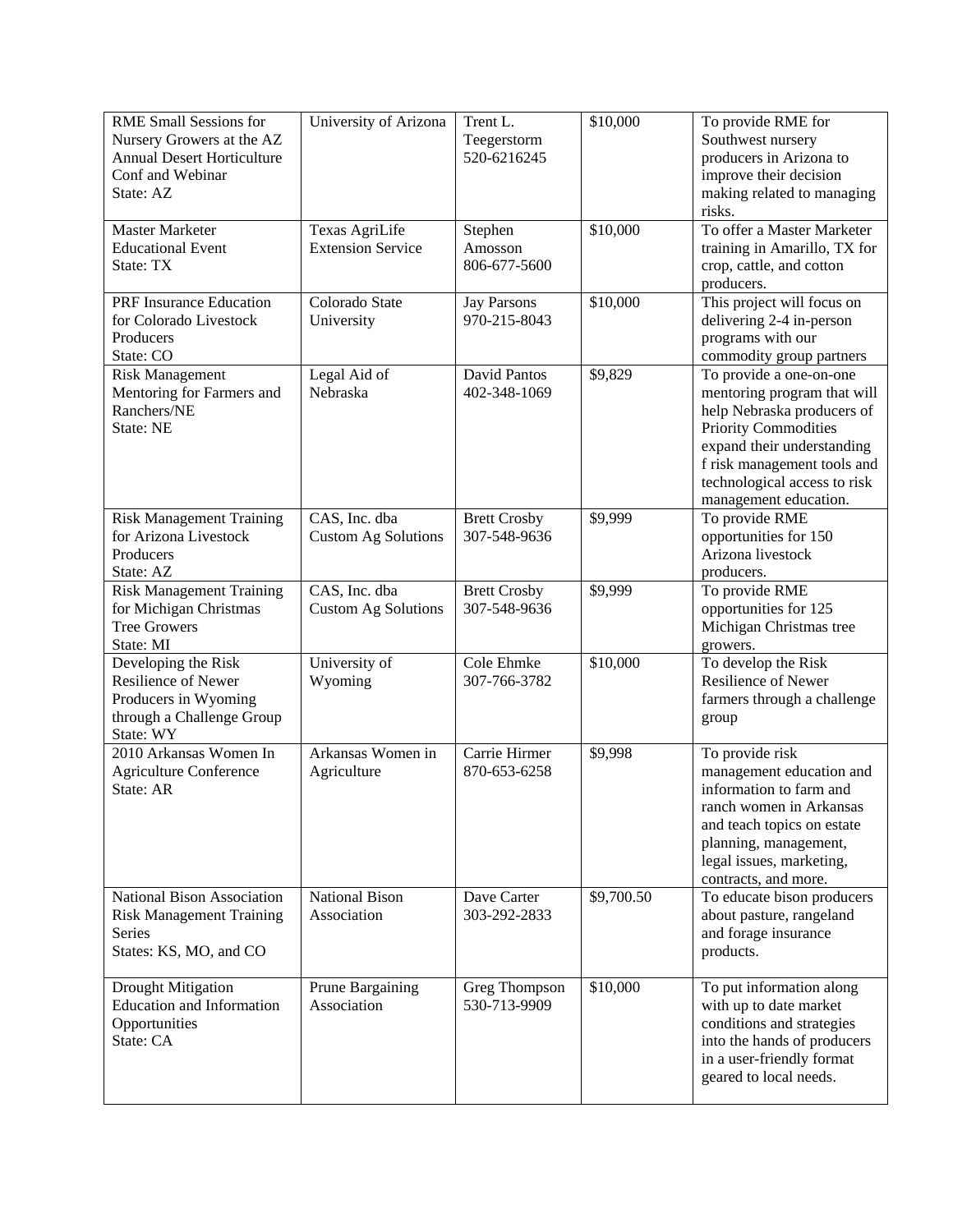| Continuation of the Targeted<br>States Program as carried<br>out by the WV Department<br>of Agriculture and WV<br><b>Extension Service</b><br>State: WV | West Virginia<br>Department of<br>Agriculture   | Tom McConnell<br>304-293-6131               | \$230,000  | To focus on various types of<br>promotion, conferences,<br>Livestock Gross Margin-<br>Dairy, Nursery Crop<br><b>Insurance and Livestock</b><br><b>Risk Protection-Beef</b><br>activities.                                                                                                                                            |
|---------------------------------------------------------------------------------------------------------------------------------------------------------|-------------------------------------------------|---------------------------------------------|------------|--------------------------------------------------------------------------------------------------------------------------------------------------------------------------------------------------------------------------------------------------------------------------------------------------------------------------------------|
| Annie's Project<br>State: MO                                                                                                                            | The Curator of the<br>University of<br>Missouri | Mary Sobba<br>573-581-3231                  | \$10,000   | To empower farm women<br>to become better business<br>partners through networks<br>and by managing and<br>organizing critical<br>information.                                                                                                                                                                                        |
| Women in Boots and Blue<br>Jeans: Agriculture Risk<br><b>Management Conference</b>                                                                      | The Curator of the<br>University of<br>Missouri | Mary Sobba<br>573-581-3231                  | \$10,000   | To have a an Agriculture<br><b>Risk Management</b><br>Conference that targets<br>Missouri farm women to<br>allow further education and<br>an opportunity to interact<br>and learn from participants<br>throughout the state.                                                                                                         |
| "Crop Insurance Education<br>for Agricultural Producers in<br>Wyoming"<br>State: WY                                                                     | University of<br>Wyoming                        | John P. Hewlett<br>307-766-2166             | \$267,000  | To develop and deliver risk<br>management education<br>through on-site programs,<br>media-based education, as<br>well as print and electronic<br>media to explain and<br>facilitate the effective use of<br>crop insurance and risk<br>management tools available<br>to operators managing<br>Wyoming's 11,000 farms<br>and ranches. |
| "Cash Accounting Using<br>QuickBooks"<br>State: WI                                                                                                      | University of<br>Wisconsin - River<br>Falls     | Dr. Stanley<br>Schraufnagel<br>715-425-3176 | \$9,654.00 | To improve the basic<br>accounting and record-<br>keeping expertise of farm<br>businesses so they are able<br>to complete more of the<br>accounting tasks, produce<br>more accurate cash financial<br>records and work more<br>effectively with their hired<br>accountant.                                                           |
| "A Comprehensive Risk<br><b>Management Education</b><br>Program for Wisconsin<br>Cow/Calf Beef Producers"<br>State: WI                                  | University of<br>Wisconsin - River<br>Falls     | <b>Brenda Boetel</b><br>715-425-3176        | \$9,958.00 | To provide risk manage-<br>ment education and<br>information to Wisconsin<br>cow/calf beef producers to<br>make better informed<br>production, marketing, and<br>financial decisions and<br>understand the risk<br>management solutions<br>available to them.                                                                        |